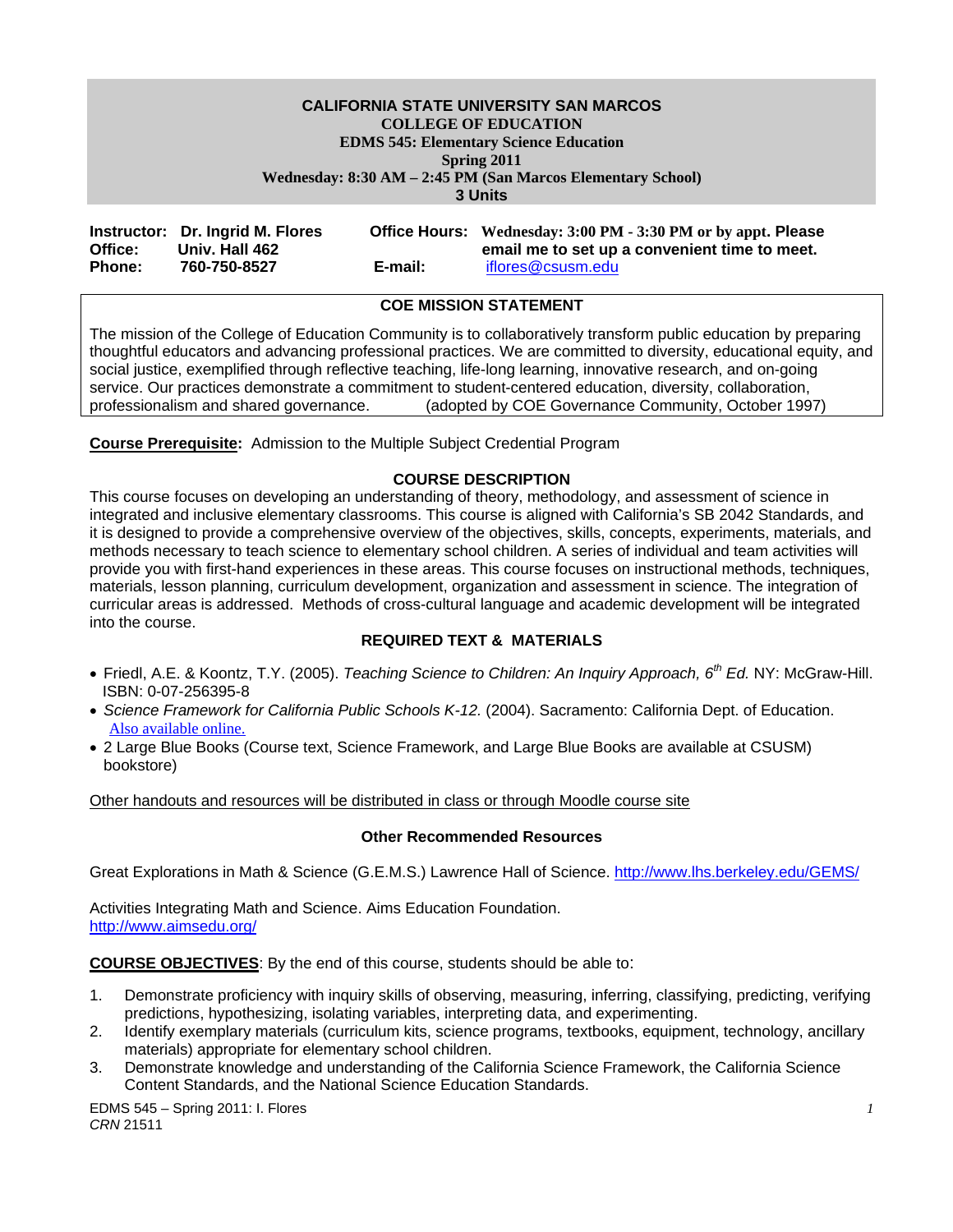- 4. Demonstrate an understanding of the physical, earth and life science concepts included in the K-8 California Science Content Standards and how to design lessons to teach the concepts.
- 5. Demonstrate an understanding of the Health Education Standards for California Public Schools and their connection/application to science content standards.
- 6. Use the Learning Cycle model of instruction to teach science in a contemporary manner.
- 7. Demonstrate the use of technology in elementary science teaching and learning.
- 8. Demonstrate confidence in leading and performing investigations designed to teach science concepts, science process skills, and scientific attitudes.
- 9. Use authentic methods of assessment to evaluate learning of science concepts and processes.
- 10. Practice strategies to include all students in science (linguistically and culturally diverse, students with disabilities and other students with special needs).

# **INFUSED COMPETENCIES**

#### **Special Education**

Consistent with the intent to offer a seamless teaching credential in the College of Education, this course will demonstrate the collaborative infusion of special education competencies that reflect inclusive educational practices.

# **Authorization to Teach English Learners**

This credential program has been specifically designed to prepare teachers for the diversity of languages often encountered in California public school classrooms. The authorization to teach English learners is met through the infusion of content and experiences within the credential program, as well as additional coursework. Students successfully completing this program receive a credential with authorization to teach English learners. (Approved by CCTC in SB 2042 Program Standards, August 2002)

# **Technology**

This course infuses technology competencies to prepare candidates to use technologies, emphasizing their use in both teaching practice and student learning. Students are expected to demonstrate competency in the use of various forms of technology (i.e. word processing, electronic mail, Moodle, use of the Internet, and/or multimedia presentations). Specific requirements for course assignments with regard to technology are at the discretion of the instructor. Most assignments will be submitted in hard copy to the instructor, and some specific assignments will also be submitted electronically on Moodle. Keep a digital copy of all assignments for use in your teaching portfolio. You must use your Moodle e-mail account for this class. The best way to contact me is by Moodle email.

# **STUDENT LEARNING OUTCOMES**

#### **Teacher Performance Expectation (TPE) Competencies**

The course objectives, assignments, and assessments have been aligned with the CTC standards for the Multiple Subject Credential. This course is designed to help teachers seeking a California teaching credential to develop the skills, knowledge, and attitudes necessary to assist schools and districts in implementing effective programs for all students. The successful candidate will be able to merge theory and practice in order to realize a comprehensive and extensive educational program for all students.

#### **TPE Primary Emphases in EDMS 545**:

- TPE 1a-Subject Specific Pedagogical Skills for MS Teaching Assignments (Science)
- TPE 5-Student Engagement

#### **TPE Secondary Emphases in EDMS 545**:

- TPE 4-Making Content Accessible TPE 7-Teaching English Learners
- 
- 
- TPE 9-Instructional Planning TPE 14-Educational Technology in Teaching and Learning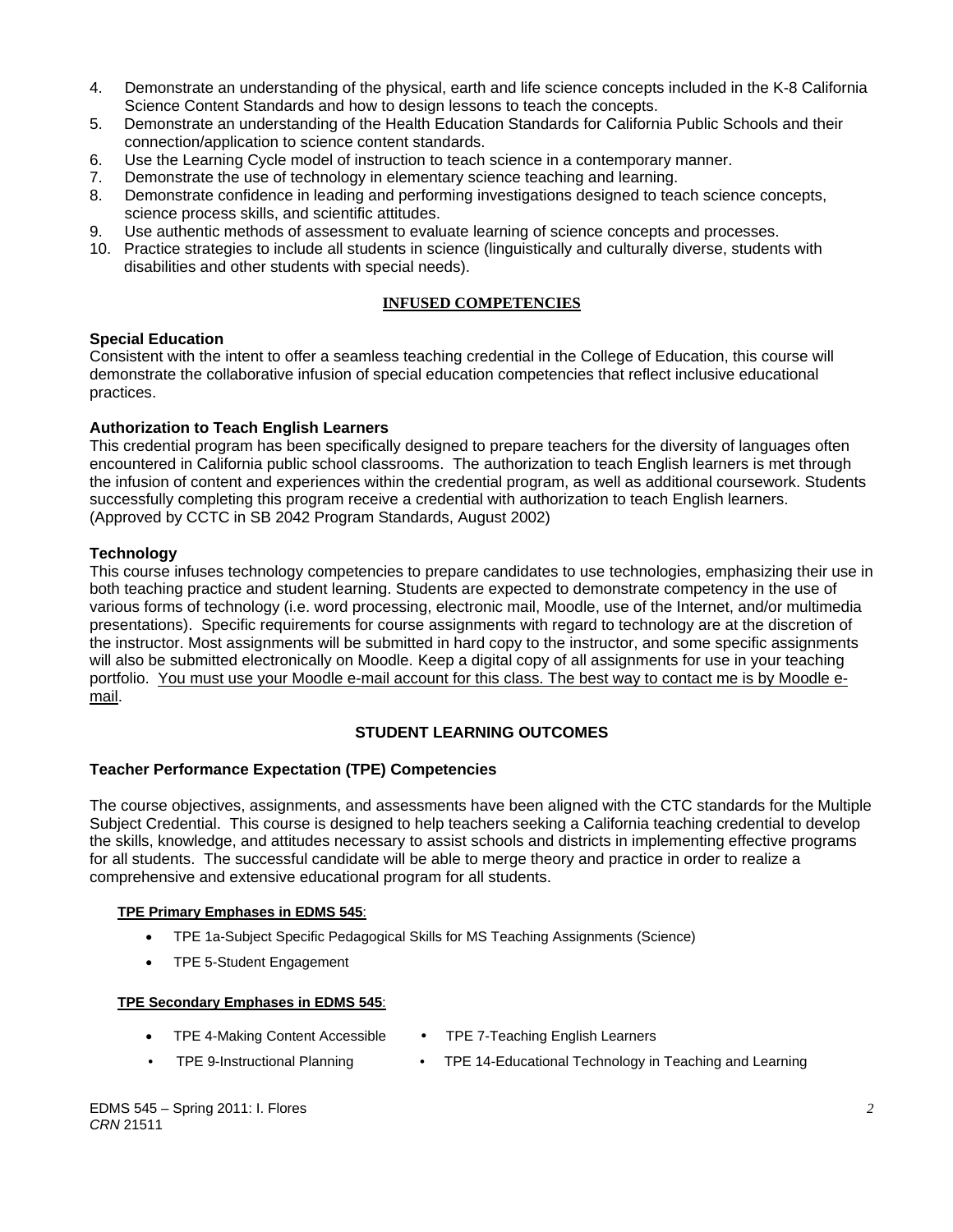# **California Teacher Performance Assessment (CalTPA)**

Beginning July 1, 2008 all California credential candidates must successfully complete a state-approved system of teacher performance assessment (TPA), to be embedded in the credential program of preparation. At CSUSM this assessment system is called the CalTPA or the TPA for short.

To assist your successful completion of the TPA, a series of informational seminars are offered over the course of the program. TPA related questions and logistical concerns are to be addressed during the seminars. Your attendance of TPA seminars will greatly contribute to your success on the assessment.

Additionally, COE classes use common pedagogical language, lesson plans (lesson designs), and unit plans (unit designs) in order to support and ensure your success on the TPA and more importantly, in your credential program.

The CalTPA Candidate Handbook, TPA seminar schedule, and other TPA support materials can be found on the COE website provided at the website provided: http://www.csusm.edu/coe/CalTPA/CalTPA.html

# **COURSE POLICIES AND REQUIREMENTS**

# **Attendance Policy**

Due to the dynamic and interactive nature of courses in the College of Education, all students are expected to attend all classes and participate actively. Absences and late arrivals/early departures will affect the final grade. At a minimum, students must attend more than 80% of class time, or s/he may not receive a passing grade for the course at the discretion of the instructor. Individual instructors may adopt more stringent attendance requirements. Should the student have extenuating circumstances, s/he should contact the instructor as soon as possible.

For this class, **if you are absent 1 class session, your highest possible grade is a "B". If you are absent 2 class sessions, your highest possible grade is a "C+". Late arrivals and early departures** will lower your course grade. For every two times that you are late and/or leave early, your course grade will be lowered by one letter grade. If you have an emergency, or very extenuating circumstances, please see the instructor to make arrangements accordingly. Absences do not change assignment due dates. If you find that you cannot attend class due to an emergency or very extenuating circumstances, email any due assignments by the start of the class session it is due. NOTE: With few exceptions, late assignments will not be accepted.

#### **Writing Requirement**

In keeping with the All-University Writing Requirement, all courses must have a writing component of at least 2,500 words (approximately 10 pages), which can be administered in a variety of ways.

#### **Computer Use During Class Sessions**

You are welcome to use a laptop computer in class when working on class assignments, for example. However, you will need to save checking email or other personal computer use for time outside of class. Most students find it disruptive when they are focusing on class activities or listening to presentations and can hear keyboarding in the classroom. Please be considerate of your instructor and peers in this regard. It is greatly appreciated by all!

#### **Cell Phones**

Please turn off your cell phone before the start of each class. In addition, there will be no texting during class. It is unprofessional for teachers to use their cell phone during meetings with peers or during professional development activities (our class is considered professional development!)

# **Person-First Language**

Use "person-first" language in all written and oral assignments and discussions (e.g., "student with autism" rather than "autistic student"). Disabilities are not persons and they do not define persons, so do not replace personnouns with disability-nouns. Further, emphasize the person, not the disability, by putting the person-noun first. EDMS 545 – Spring 2011: I. Flores *CRN* 21511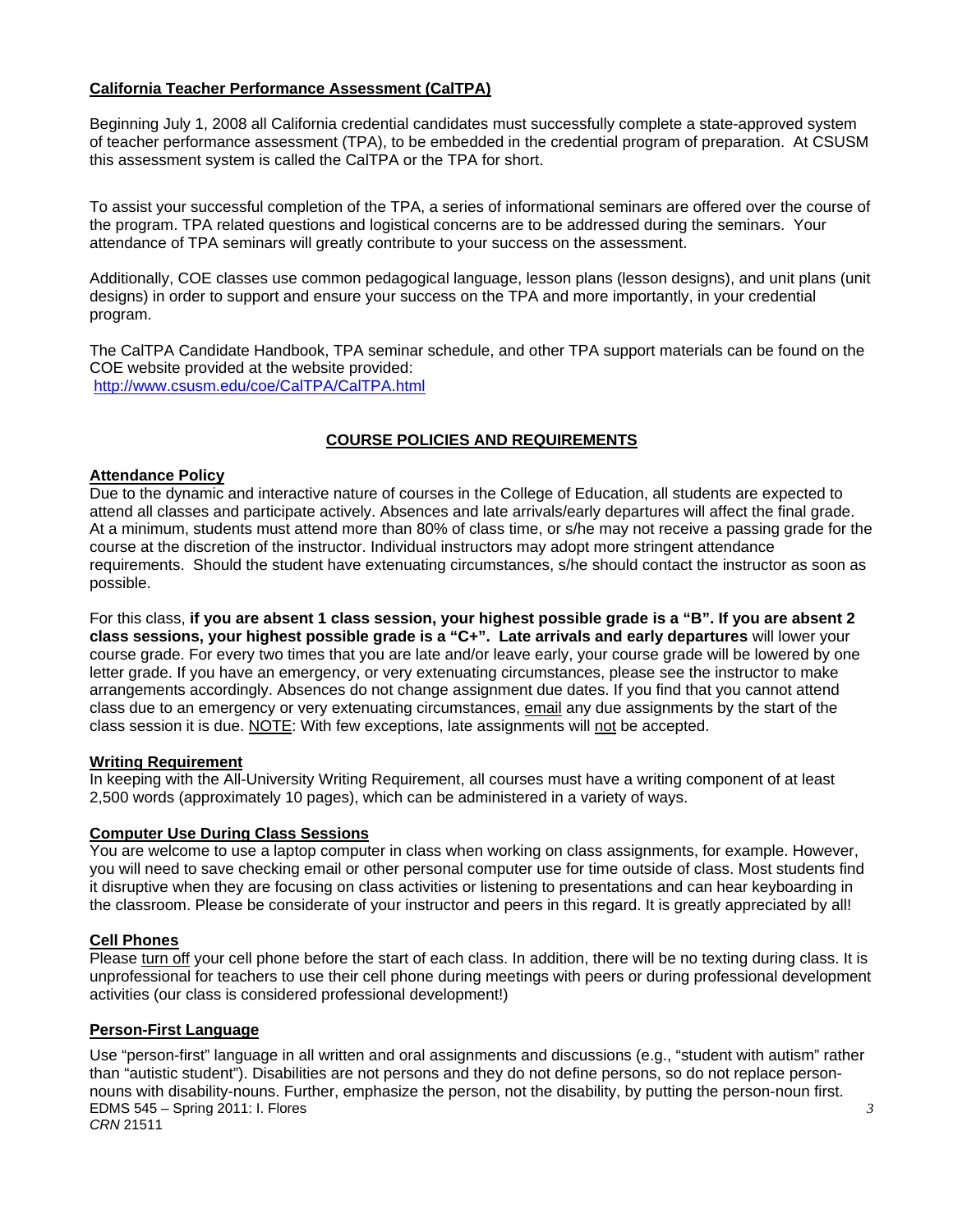# **Students With Disabilities Requiring Reasonable Accommodations**

Students are approved for services through the Disabled Student Services Office (DSS). This office is located in Craven Hall 5205, and can be contacted by phone at (760) 750-4905, or TTY (760) 750-4909. Students authorized by DSS to receive reasonable accommodations should meet with their instructor during office hours or, in order to ensure confidentiality, in a more private setting.

#### **CSUSM Academic Honesty Policy**

"Students will be expected to adhere to standards of academic honesty and integrity, as outlined in the Student Academic Honesty Policy in the CSUSM University Catalog. All written work and oral assignments must be original work. All ideas/materials that are borrowed from other sources must have appropriate references to the original sources. Any quoted material should give credit to the source and be punctuated with quotation marks.

Students are responsible for honest completion of their work including examinations. There will be no tolerance for infractions. If you believe there has been an infraction by someone in the class, please bring it to the instructor's attention. The instructor reserves the right to discipline any student for academic dishonesty in accordance with the general rules and regulations of the university. Disciplinary action may include the lowering of grades and/or the assignment of a failing grade for an exam, assignment, or the class as a whole." In addition, all incidents of academic dishonesty will be reported to the Dean of Students.

# **Plagiarism**

It is expected that each student will do his/her own work, and contribute equally to group projects and processes. Plagiarism or cheating is unacceptable under any circumstances. If you are in doubt about whether your work is paraphrased or plagiarized, see the Plagiarism Prevention for Students website

http://library.csusm.edu/plagiarism/index.html. If there are questions about academic honesty, please consult the University catalog.

# **COURSE TOPICS OUTLINE**

- The Nature of Science
- $\mathcal F$  The Learning Cycle Model of Teaching
- Learning Cycle Science Lesson Demonstrations
- Writing Objectives for Student Learning
- Developing Essential Questions
- Writing Science Concept Definitions
- CA Science Content Standards Grades K-8
- California Science Framework
- $\infty$  SDAIE Strategies in Science: Teaching Science to English Learners
- $\in$  Infusing Writing Activities in Science Lessons
- $\infty$  Science Curriculum Kits and State Approved Texts
- $\in$  Science Process Skills and Scientific Attitudes
- Current Issues in Science Education
- $\in$  Infusing Technology into Science Teaching
- Authentic Assessments in Science
- $\infty$  Science Projects, Student Research, Science Fairs
- $\in$  Safety in the Science Class
- $\in$  Inclusion and Teaching Science to Students with Special Needs
- Concept Mapping
- Benchmarks and the National Science Education Standards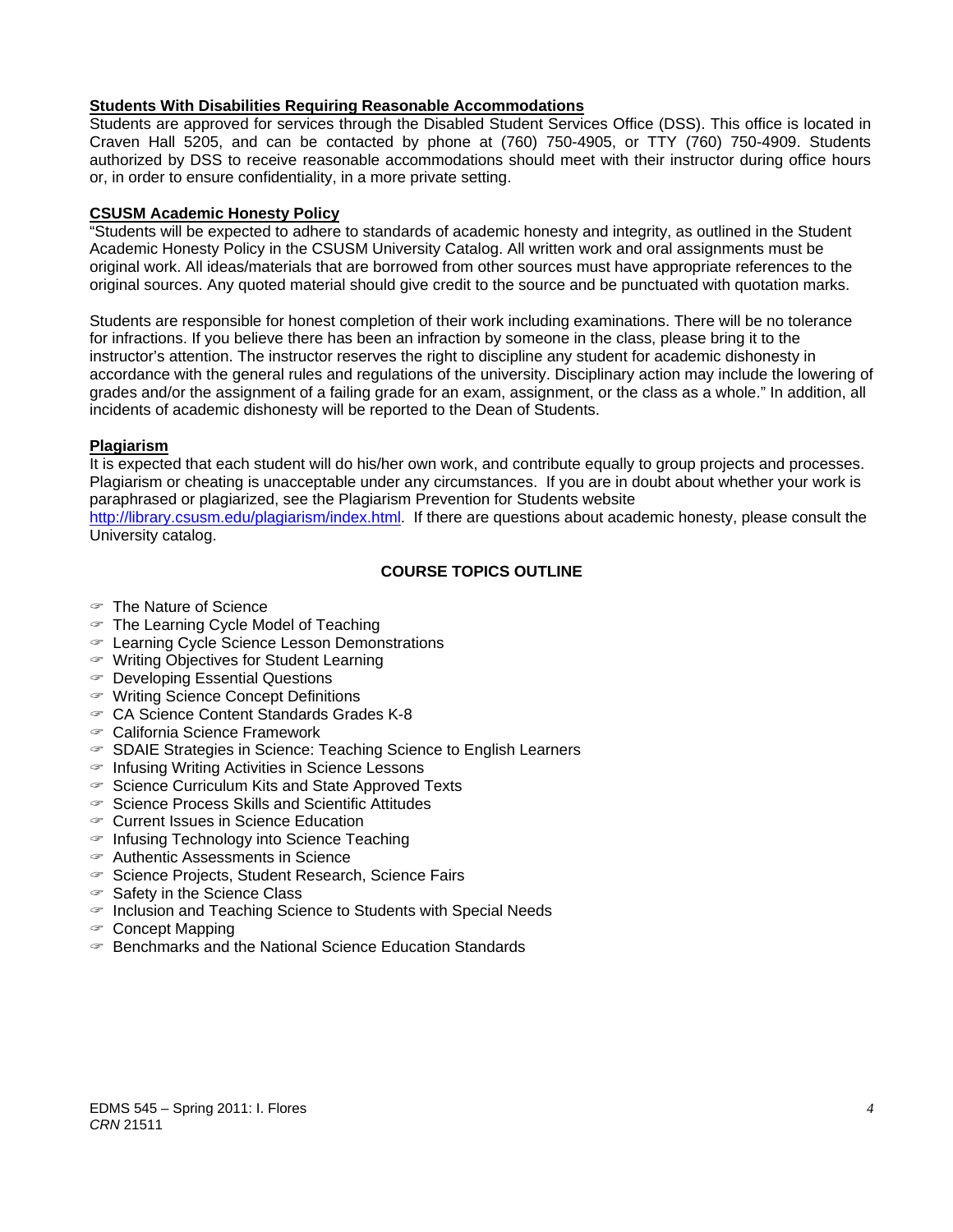# **COURSE ASSIGNMENTS/LEARNING OUTCOMES**

Each written assignment is expected to have a clear organizational presentation and be free of grammar, punctuation and spelling errors. There will be a reduction in points for the above mentioned errors. Late assignments are not accepted. Prepare carefully for class, and be ready to discuss readings and assignments thoughtfully. Note the Description of Exemplary Students at the end of this syllabus.

| 1. Active Participation and Collaboration (all or nothing credit given)                   | 10% |
|-------------------------------------------------------------------------------------------|-----|
| 2. Concept Maps (3) - Individual                                                          | 15% |
| 3. California Science and Health Standards Tasks and Presentation - Indiv. & Grp          | 10% |
| 4. Learning Cycle Hands-on Science Lesson Design & Presentation – In pairs or small group | 30% |
| 5. Learning Cycle Lesson Reflections- Individual                                          | 10% |
| 6. Science Fair Exploratorium Lesson and Presentation – In pairs or small Group           | 15% |
| 7. Integration of Technology in Science Teaching & Learning – In LD Group                 | 10% |

**NOTE***:* Each student is responsible for ensuring that assignments are submitted correctly and on time. Most assignments will be submitted in hard copy at the start of class (per course schedule), and some specific assignments will also be submitted electronically to Moodle as class resources. Keep a digital copy of all assignments for your credential program electronic portfolio.

# **DESCRIPTIONS OF ASSIGNMENTS**

# **1. Active Participation and Collaboration - 10% (**all or nothing credit)

Teacher education is a professional preparation program and students will be expected to adhere to standards of dependability, professionalism, and academic honesty (refer to rubric attached to this syllabus). Grading will include a component of "professional demeanor." Students will conduct themselves in ways that are

- generally expected of those who are entering the education profession, including the following:
	- On-time arrival to all class sessions and attendance for the entire class period
	- Advance preparation of readings and timely submission of assignments
	- A **POSITIVE** attitude at **ALL** times
	- Active participation in all class discussions and activities
	- Respectful interactions and courteous language with the instructor and other students in all settings
	- Carefully considered, culturally aware approaches to solution-finding

**Class Discussions and Participation:** Students will engage in active learning each class session, and will be expected to actively participate. You may loose points for lack of participation based on the following criteria:

- Do you participate in class discussions productively, sharing your knowledge and understandings?
- Do you interact productively with your peers, taking on a variety of roles (leader, follower, etc.)?
- Do you contribute appropriately to group work—do you "do your share"?
- Are you able to accept others' opinions?
- Are you supportive of others' ideas?
- Do you support your peers during their presentations?
- Can you monitor and adjust your participation to allow for others' ideas as well as your own to be heard?

# **2. Concept Maps (Individual) - 15%**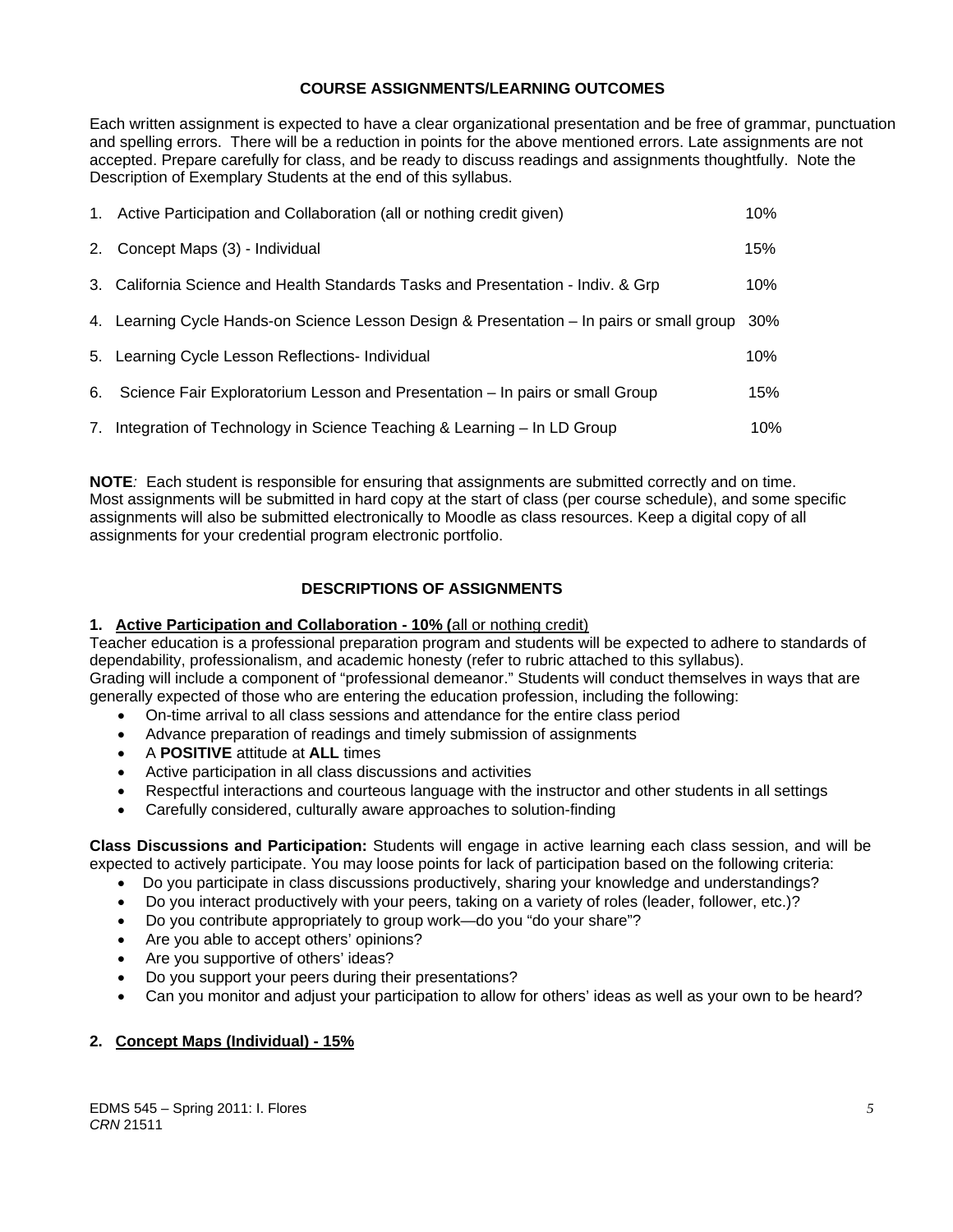Each class session, you will be required to complete the assigned readings according to the Course Schedule located in this syllabus. You should read the chapters to develop an indepth understanding of the science content.

The assigned readings provide an important foundation for your increasing understanding of both science content and how to effectively teach science. To further aid you in remembering the readings and assist you with meaningful class participation, you are asked to respond to the reading assignments with concept maps. **You will be required to complete three (3) Concept Maps during the course (based on your choice of which three chapters from the assigned readings listed in the Course Schedule)**. Concept mapping skills and procedures will be taught in class (Session 2) and your concept maps must follow the protocols taught in class.

# **PLEASE CONSULT THE COURSE SCHEDULE OF TOPICS ON PAGES 16-17 OF THIS SYLLABUS FOR DUE DATES OF CONCEPT MAPS**

Concept maps will be due at the beginning of class time on the assigned dates. You will only receive credit points if concept maps are completed by the start of class on date indicated in the course schedule. You must use a Big Blue Book for both Concept Maps. Spiral paper inserted in Blue Books will not be accepted.

Both Concept Maps should include ALL major concepts discussed in **one** chapter. Do not include information from the investigations, only the science content. All concepts should be enclosed in an oval, with linking verbs connecting at least two ovals in a hierarchical manner.

Each concept map has a possible total of 9 points:

For each Concept Map, (a) indicate on each page of your Large Blue Book the title of the Chapter you are outlining, and (b) write your name and date at the top of each page

# **3. California Science Framework and Science Content Standards Activity - 10%**

 Purpose of the assignment: To read a portion of the California Science Framework and the Standards for an assigned grade level. You will write your individual response to the readings. Then you will work with your partner to prepare and do a presentation to the class. It is essential for you to do the reading and the write-ups BEFORE you meet with your partner.

#### **Task I: Framework Summary Response: (Individual) – 5 pts**

- Read the first part of the California Science Framework, up to page 22. This includes Board Policy, the Introduction and Chapters One and Two.
- Think about the reading holistically.
- Type about a page, in your own words, that answers these questions: What were the most important ideas addressed in the reading? How does science teaching differ from instruction in other subjects? What are the most important elements of a strong science instructional program? Come to the next class session (#2) prepared to discuss the questions and turn in your answers. At least one full page of text is required. Provide a hard copy of Task I in your folder on session 2.

#### **Task II A: Grade level Science Content Standards Response: (Individual) – 10 pts**

 Using the standards for your chosen grade, pick a line item from physical science, life science, and Earth science. For each one, come up with a brief description of an activity that children in that grade can do that **also** addresses one of the Investigation and Experimentation standards for the grade. You should end up with three sections for science, each of which includes a content line (physical, life, or earth science), an Investigation and Experimentation line, and a 2-3 sentence description of an activity that combines the two. See example on page 8.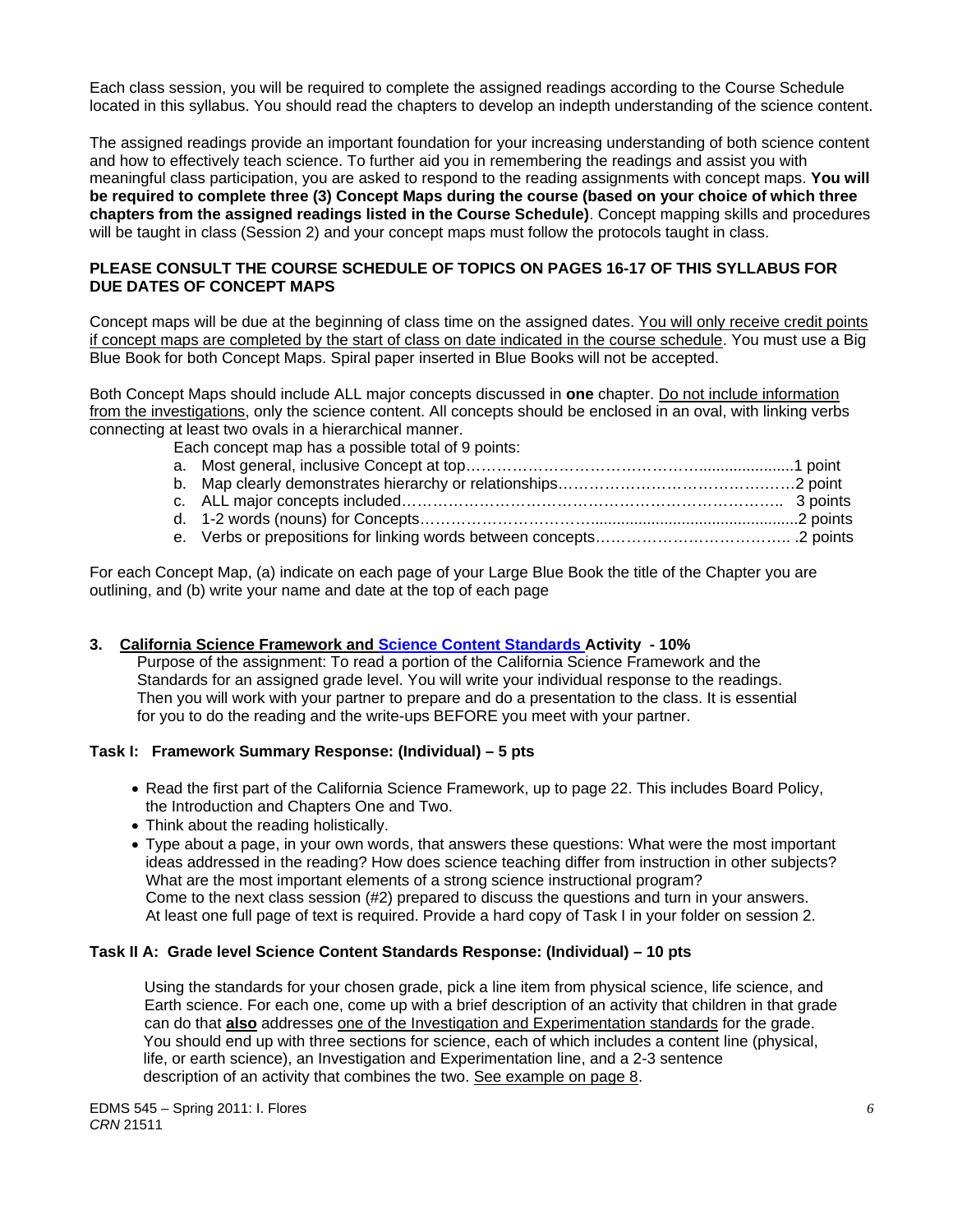#### **Task II B: Grade level Health Education Content Standards Response (Individual) – 5 pts**

Enhancing Behaviors; and Health Promotion. These 8 content standards are included in 6 Health Content Alcohol, Tobacco, and Other Drugs; Mental, Emotional, and Social Health; and Personal and The Health Education Content Standards for California Public Schools are categorized into 8 Health Content Standards: Essential Health Concepts; Analyzing Health Influences; Assessing Valid Health Info; Interpersonal Communication; Decision Making; Goal Setting; Practicing Health Areas: Nutrition and Physical Activity; Growth, Development & Sexual Health; Injury Prevention and Safety; Community Health.

For the same grade level assigned to you for Task II A, you will select one Health Content Standard under one of the Health Content Areas and write an activity that students in that grade level can do.

You should end up with one section for Health Education, which includes one Health Content area, one Health Content Standard, and a 2-3 sentence description of an activity that reflects both.

#### **Hard Copy due date: Class session 2. Upload your Task II A AND Task II B (One document) to Moodle session 2.**

The complete write up for Tasks II A and II B should be no more than two pages. See page 8.

#### **Task III: Team preparation and presentation – (in class with your team)** – **10 pts**

 Get together with your team. Look at the activities that were collectively written up for Task II A. Choose one activity. Then…

- $\triangleright$  As a team, word process a lesson sketch/description for the activity (with a lesson title, science content and Investigation and Experimentation standards, learning objectives, an assessment plan, and a brief but detailed description of the activity). Make sure you quote the standards on which your lesson plan is based. Add group lesson sketch to group PPT below.
- $\triangleright$  As a team, come up with a brief overview of the Science Standards for your grade. Don't try to give us every single line of the standard. Summarize it in such a way that we see generally what students are supposed to learn in Physical, Earth, and Life Science and in Investigation and Experimentation in that grade—the Big ideas. On a PPT, list the competencies indicated in the Science Standards for your grade. Upload your group PPT to Moodle session 2.
- $\triangleright$  In 10 minutes or less, present your lesson plan sketch and science standards overview to the class. Be prepared to explain why your lesson activity represents really good science for kids.
- $\triangleright$  Each team member should also add to the group PPT his/her Health Content Standard/Health Content Area idea (i.e., Task II B)

 Your grade for this assignment will be based on the content and quality of your presentation, and on the level of collaboration with your team.

 Hard Copy of Lesson Sketch due date: Class session 2: Upload the group lesson sketch done for Task III and the group PPT to Moodle session 2.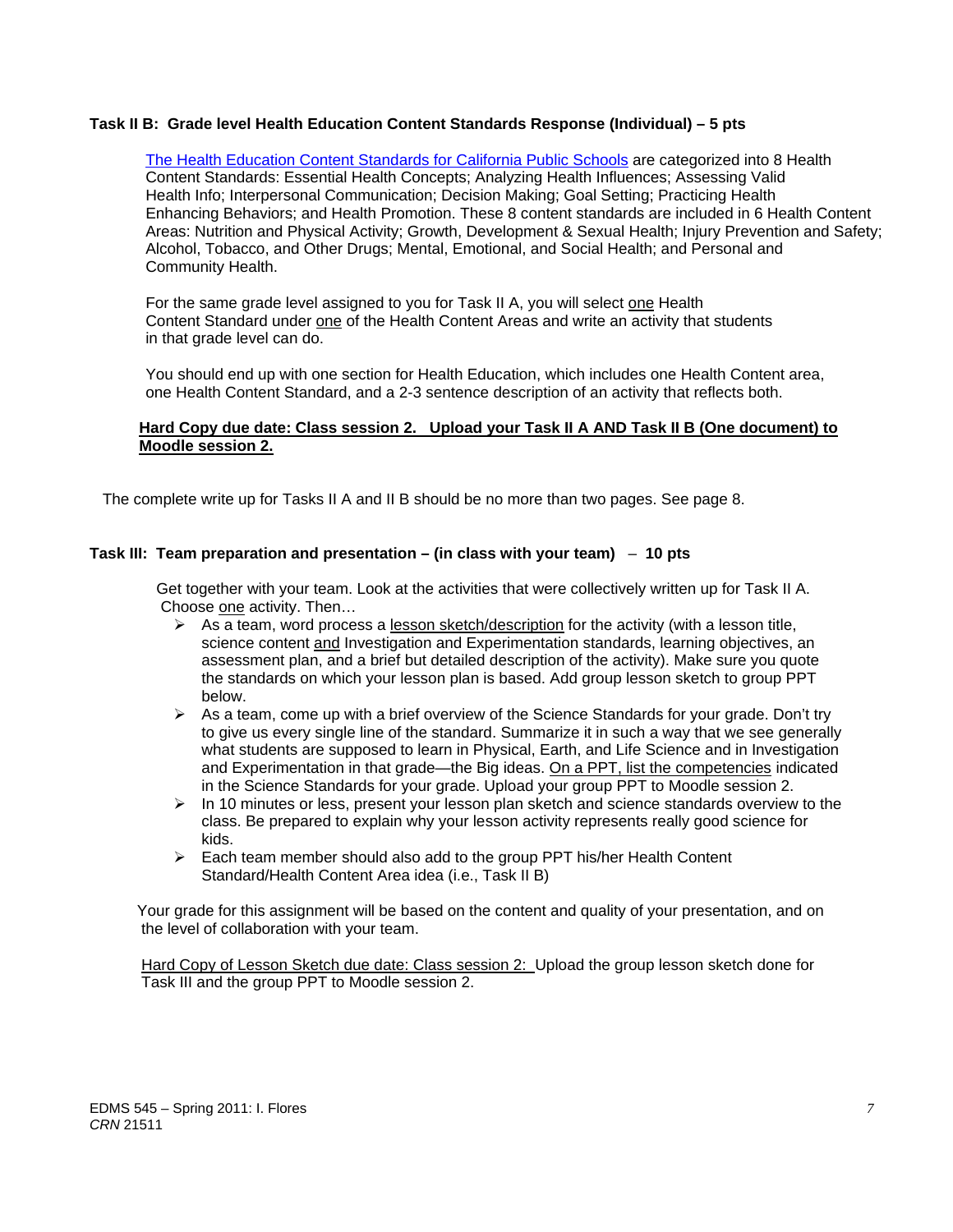# **Sample Response to Assignment Tasks II A and II B**.

Grade Four

Physical Science

1b. Students know how to build a simple compass and use it to detect magnetic effects, including the Earth's magnetic field

#### Investigation and Experimentation

6f. Follow a set of written instructions for a scientific investigation.

#### Activity

Following directions from the Internet, the students will work in partner pairs to build compasses, using paper cups, thread, a needle and a magnet. They will observe and record the action of the compass indoors and outdoors, and in proximity to various objects.

Life Science

2c. Students know decomposers; including many fungi, insects, and microorganisms, recycle matter from dead plants and animals.

Investigation and Experimentation

6c. Formulate and justify predictions based on cause-and-effect relationships.

Activity

 the progress of the mold in various circumstances (if the bread is left in the open air, if the bread is in a The students will predict the growth of mold on bread that has no preservatives. They will observe and record closed sandwich bag, etc.)

#### Earth Science

5c. Students know moving water erodes landforms, reshaping the land by taking it away from some places and depositing it as pebbles, sand, silt, and mud in other places (weathering, transport, and deposition).

#### Investigation and Experimentation

6b. Measure and estimate the weight, length, or volume of objects.

Activity

In groups of four, students will create landforms (using common dirt) on cookie sheets. They will add measured amounts of water to their landforms, and will collect and measure the dirt that runs off.

#### Health Content Area: Nutrition and Physical Activity

Health Content Standard 1.8.N - Identify ways to increase and monitor physical activity*.* 

Activity

In pairs, students will take turns in a jump rope activity. Starting with 5 jumps and increasing the jumps by 5, they will observe and record the maximum number of jumps that their partner can comfortably complete.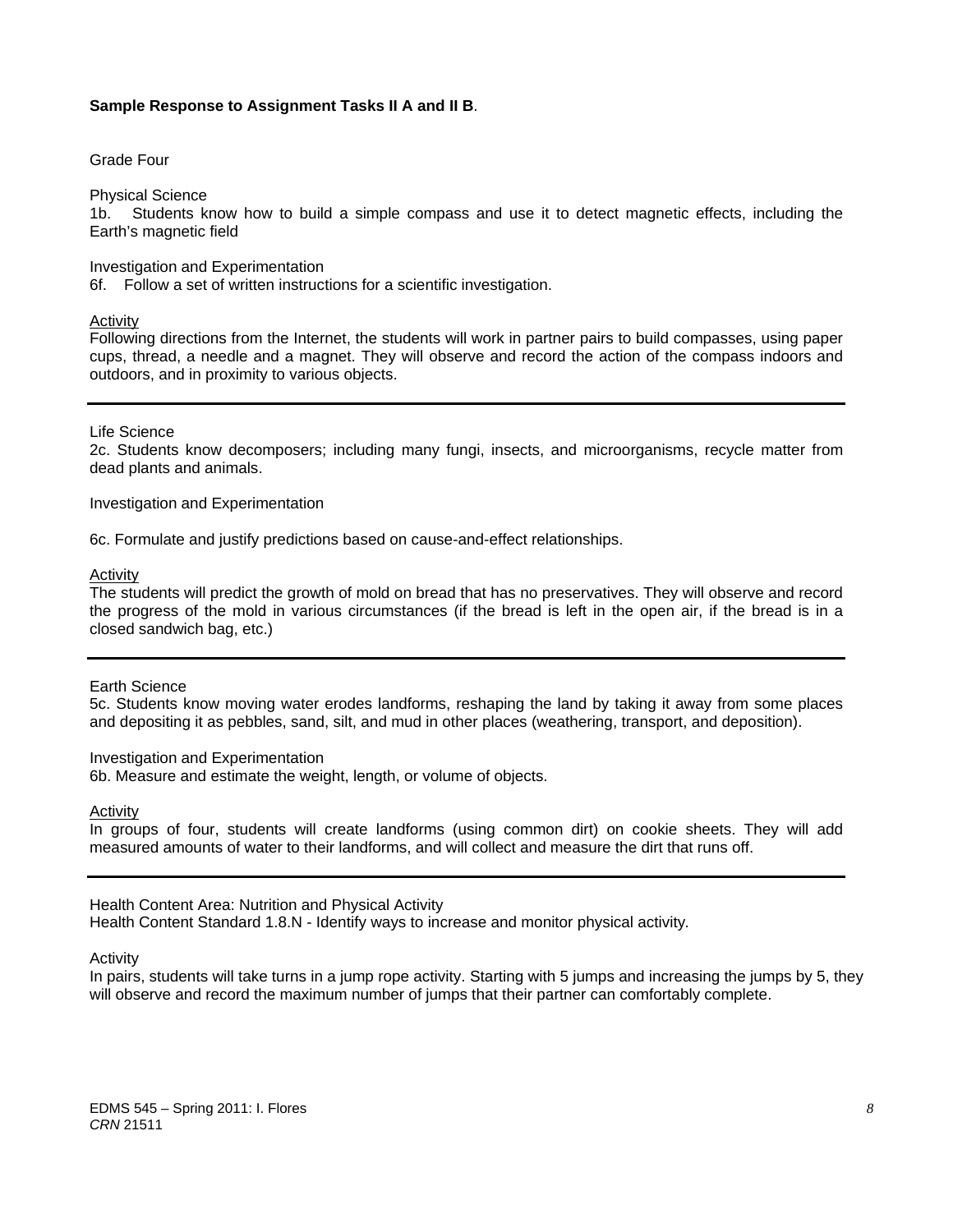#### **4. Learning Cycle Hands-on Science Lesson Plan & Presentation - 30%**

(Due on assigned day for the lesson per course schedule)

 Purpose: To develop and teach a particular kind of a science inquiry lesson that teaches both science thought processes and science content.

 Students will lead hands-on science lessons during class. The lessons should (a) model inquiry teaching and learning (b) be based on strong essential questions, (c) be content-understandable, and (d) be based on the CA Science Content Standards. *Differentiated strategies for English language learners, students with special needs and GATE students as well as technology integration are required components of this assignment.*

 You will work in groups of 2 or 3 (partners TBD in class) to lead a science lesson based on the Learning Cycle Model of Instruction. You will prepare and teach this lesson to your classmates. Each team will be assigned a specific science topic for which you will plan and teach the lesson. This topic will determine the grade level and California Science Standard your team lesson design will cover. Use activities from the textbook, Internet sites or other science resources. The team should teach the lesson as you would to elementary school students. Your classmates will not role-play elementary students, but will learn the science content and how to teach it. Treat your classmates as teachers, not elementary students. Each team will be allocated a maximum of 35 minutes of class time to teach their lesson.

 The lessons should follow the **Learning Cycle** Instructional Model (make sure that you include and explain all 3 stages in sufficient detail so that there is no doubt about how to plan and conduct your science lesson), must include hands-on activities, and should emphasize specific science concepts. The Exploration and Application phases of the Learning Cycle require different hands-on science activities using manipulatives. Before the lesson, write the essential questions about the lesson on the board (or project from your required PPT described below) for students to consider during the lesson. These questions should be **higher level questions** (application, analysis, synthesis or evaluation level) according to Bloom's Taxonomy.

**Begin Exploration with students making predictions/answering questions or accomplishing challenges**. Hands-on activities are NOT reading or completing worksheets (though they may require students to read something or complete lab observation sheets). You should take the activities "off of paper" and require students to use the science process skills with science manipulatives. **You need to know and demonstrate the stages of the Learning Cycle, or you will not be given credit for your lesson.**

 Be sure you understand the concepts you are emphasizing, and that you can explain them. The lessons should be developmentally appropriate for K-6, and should follow the NSTA Safety Guidelines. Your lesson plan should also identify and explain strategies for English language learners and adaptations for both students with special needs and for GATE students.

**Prepare a PowerPoint Presentation** to use in your lesson that is a strong overview of all your lesson design components. Include: Lesson title, grade level, content area and subject matter, state science standards, objectives, definitions of important science concepts in the lesson, essential questions, learning cycle phases, a briefly detailed explanation of the science content, assessment plan and criteria, accommodations/adaptations for ELs, GATE, SPED, and 3 everyday applications. Additionally, include a list of at least 3 interactive web sites (with short descriptions) that address the science topic and concepts through simulations, graphics and movies. You should have links to these web sites and show examples during the lesson. **Bring children's literature reflecting science concepts relating to your lesson topic to showcase.** 

#### Science Lesson Plan Document

- Prepare a comprehensive document that includes the information under Lesson Design Format (see pages 10-12 of this syllabus), making sure you include:
	- o Your names at the top
	- o All components in the Lesson Design Format
	- o References and other required information at the end of the lesson plan.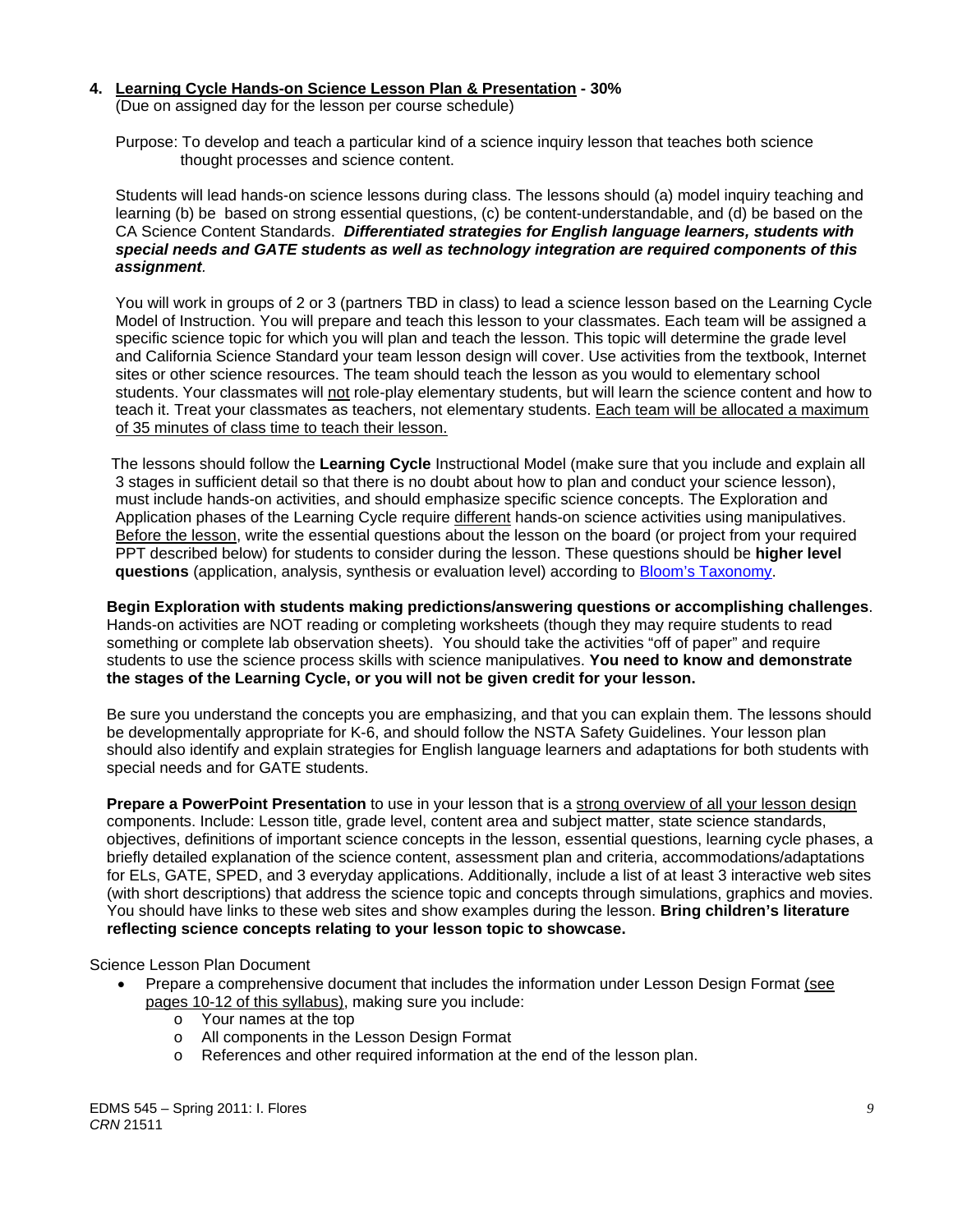**On the day of your lesson presentation, please begin the lesson by turning in 1 hard copy of your lesson plan and data sheets to me. NOTE: Please provide the lesson plan and data sheets in stapled form unstapled lesson plans will not be accepted.** 

**You should also give me copies for each team member of the Lesson Plan Rubric available in the "Science Assignments Rubrics" folder of the course Moodle site.** 

# **Lesson Plan Elements**

**Lesson Title**: *What is the title of your lesson?* 

**Grade Level**: *What is the grade level of your lesson?* 

**Content Area**: *Example: Life Science, Physical Science or Earth Science* 

**Subject Matter**: *Example: Heat Transfer, Plant Reproduction, The Digestive System, etc* 

**Time period for the learning experience**: *How long will the lesson be?* 

**California Science Content Standards**: *Include at least 1 science area (life science, physical science, or earth science) standard AND 1 Investigation/Experimentation standard.* 

**Lesson objective(s) based on the content standards**: What do you want students to be able to do? Write in complete sentences. Use an action verb and explain how students will demonstrate their new knowledge and understanding. Example: "The student will demonstrate understanding of \_\_\_\_\_\_\_\_\_\_\_\_." Or, "The student will be able to \_\_\_\_

**Science Concept(s):** What Big Idea(s) are you trying to teach? Do NOT say "The students will \_\_\_\_." (That is an objective, not a concept.) *Example: Electricity is a form of energy generated by the flow of electrons through a conducting substance.* 

 **Essential Questions**: List at least two essential questions specific to the concept that you want students to be able answer during the lesson. What is it that students should be able to answer by having successfully participated in your lesson? These are based on the BIG Ideas (tied to the learning objectives) of your lesson to focus student learning and should be high order questions (see Bloom's Taxonomy).

> *Examples: How does sound travel? (Also: Explain how sound travels.) How is frequency related to the volume of a sound? How can you prove that air is a real substance that occupies space?*

**Class Description -** For the purpose of this assignment, the class description must include English Language Learners, Special Education Students and GATE students

> *Type of class (self contained, subject specific), time of year, general background of students learning in relationship to new learning (challenges and prior learning)*

*English Learners: Special education: GATE Students/Advanced Learners/Accelerated Learners Remaining students:*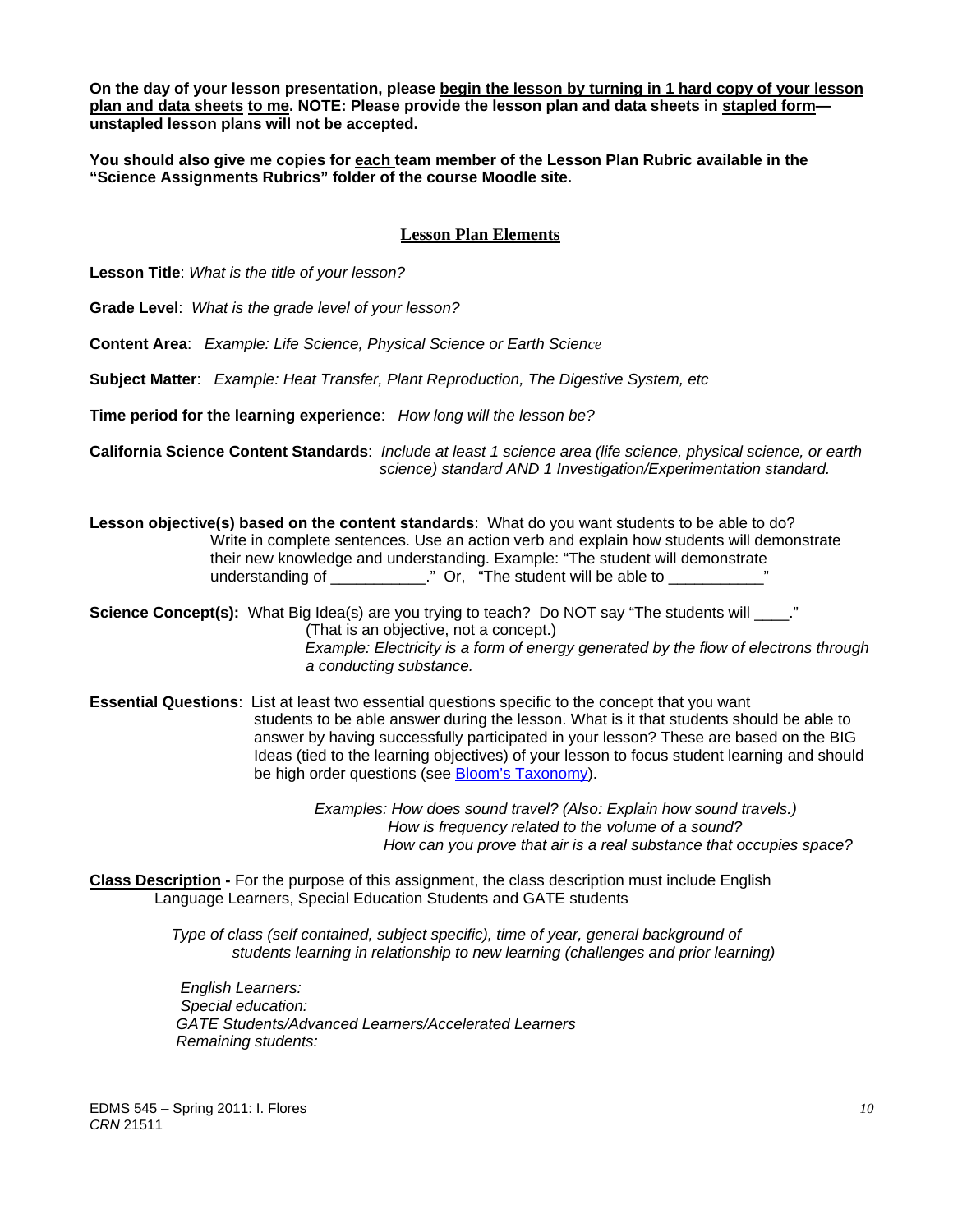# **Developmental needs of the students at this age**

*Learning needs and developmental, age-appropriate skills needed by your students based on grade level.* 

**Student Groupings**: *How will you group students for instruction?* 

**Materials/Resources/Technology:** *What does the teacher need? What do the students need?* 

# **Assessment Plan**

**Note:** Goals/objectives that will be assessed are based on the content standards and are tied to the Big Ideas (concepts) in your lesson.

 *Types of assessment: Prior knowledge (pre assessment), Formative (progress monitoring), Summative (final product)* 

 *Description and Purpose of each Assessment Category* 

 *Feedback strategies: How students will be informed of specific successes and challenges?* 

*. Description and Purpose of Differentiated/Adapted Assessment Methods for ALL the following:* 

- *English Learners*
- *Learners with Special Needs* 
	- *Learning Disability*
	- *Physical Disability*
- *GATE Students/Advanced Learners/Accelerated Learners*

 *How assessment results will be used to inform instruction:* 

#### **Criteria for Assessment**

 *succeeded?* **NOTE:** Criteria are based on the science content standards and the learning goals/objectives in *What criteria will you use to grade the assessment? How will you know if a student has successfully completed the assessment and accomplished the learning goals? What will they do to show you they have*  your lesson plan.

# **Lesson Procedures/ Instructional Strategies**

what the students will do. Explain the procedures thoroughly for each phase of the Learning Cycle. Include what the teacher will do and

**Engagement:** How will you focus/motivate students during this anticipatory set?

#### **The Learning Cycle:**

- a) **Exploration:** (Begin with students making predictions; then have a hands-on SCIENCE activity.)
- b) **Concept Invention** (Make sure students share and discuss data and ideas in the first part of this stage):
	- 1. Students share their ideas, data, knowledge and questions gathered from Exploration phase.
	- 2. Teacher introduces students to new terms, new information and provides further explanations of science concepts.
- c) **Concept Application** (Should be a 2<sup>nd</sup> hands-on SCIENCE activity that extends students' thinking and learning from the two previous phases.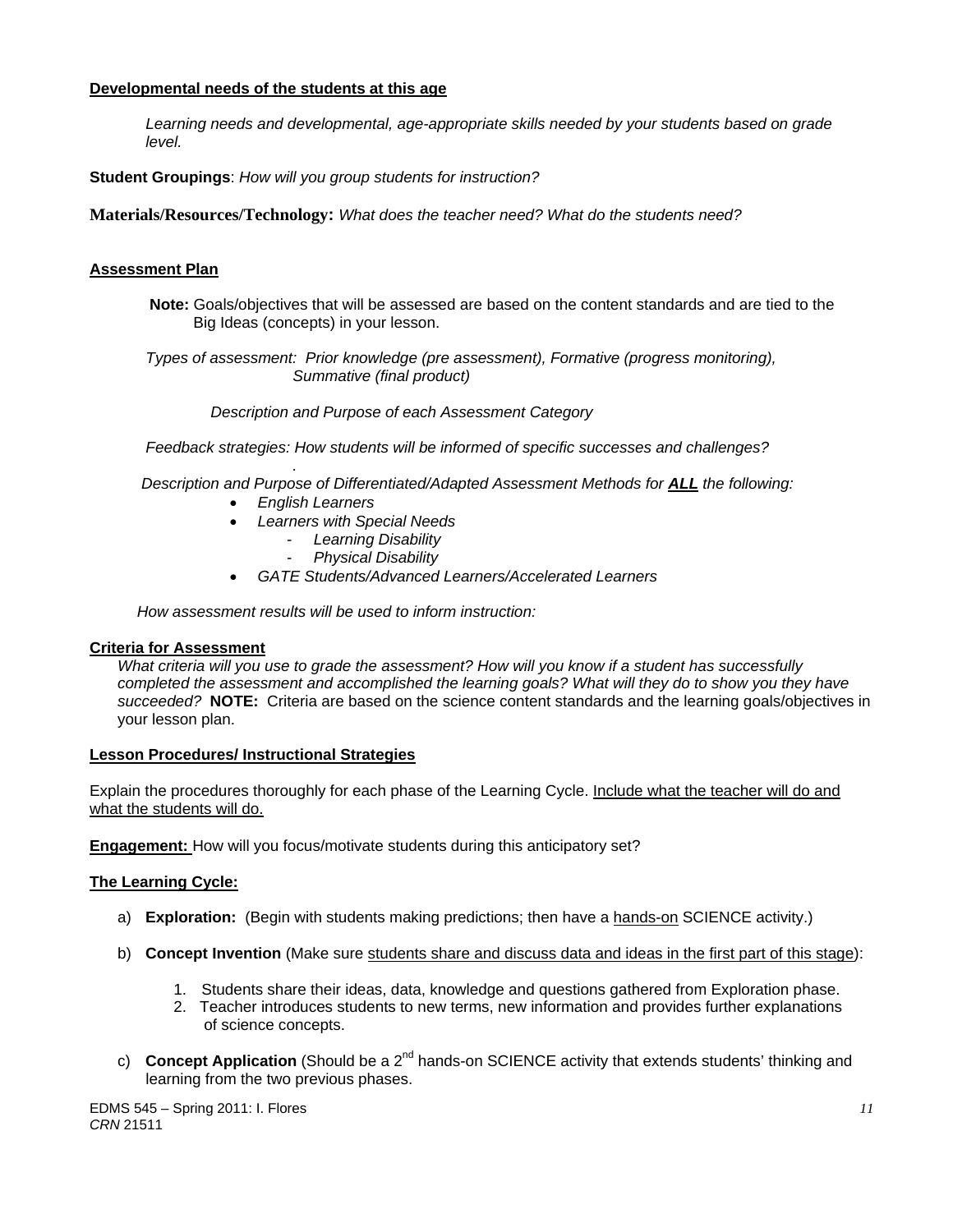**Differentiation and/or accommodation of instructional strategies and activities for EACH of these student populations (one student per population) described in your lesson plan:** 

Instructional Adaptations and/or Accommodations (3) for ELL students:

- $\bullet$
- $\bullet$  $\bullet$

Instructional Adaptations and/or Accommodations (3) for students with special needs (SPED):

- $\bullet$
- $\bullet$  $\bullet$

Instructional Adaptations and/or Accommodations (3) for GATE students

- $\bullet$
- $\bullet$  $\bullet$

# **Also include at the end of the Lesson Plan document:**

**Science Content Background:** 1-2 pgs minimum summary of the **science content background** that **teachers** need to know to effectively teach the lesson (goes beyond lesson content knowledge a teacher needs to know).

**Web Sites**: At least 3 interactive relevant (K-8) science web sites with descriptions

# Three (3) Applications to everyday life and explanations

Two (2) examples of children's literature on your science topic- BRING BOOKS TO CLASS IF POSSIBLE

**References:** Title, author, publisher, year of all resources consulted for lesson plan concepts/ideas/activities.

#### **For your lesson plan presentation:**

In addition to presenting your lesson to your cohorts, your group should be prepared to present a strong overview of your lesson plan using PowerPoint (given after your lesson presentation). For an exemplar of what elements your PPT should contain, a model will be provided on the "Course Resources and Documents " folder on the home page of Moodle (**refer to page 9 of this syllabus for what your PPT should contain**).

**5. REFLECTIONS:** All discussion points should relate to lesson learning goal(s/objectives) and Big Ideas

# **Due the Class Session after Your Lesson Presentation – 10% total (10 pts each)**

#### **A. Reflection on the Instructional Strategies of the Hands-on Learning Cycle Lesson Plan: 5%**

After teaching the lesson in class to your cohorts, <u>each</u> team member should write an individual reflection<br>(and turn it in at the <u>next</u> class session) addressing the following prompts:

content and student development?  *Why were the instructional strategies, student activities, and resources appropriate for this class based on* 

*content and student development? How did they address the developmental needs of these students?*

 *standards for students in this content area? How did they help the students make progress toward achieving the state adopted academic content*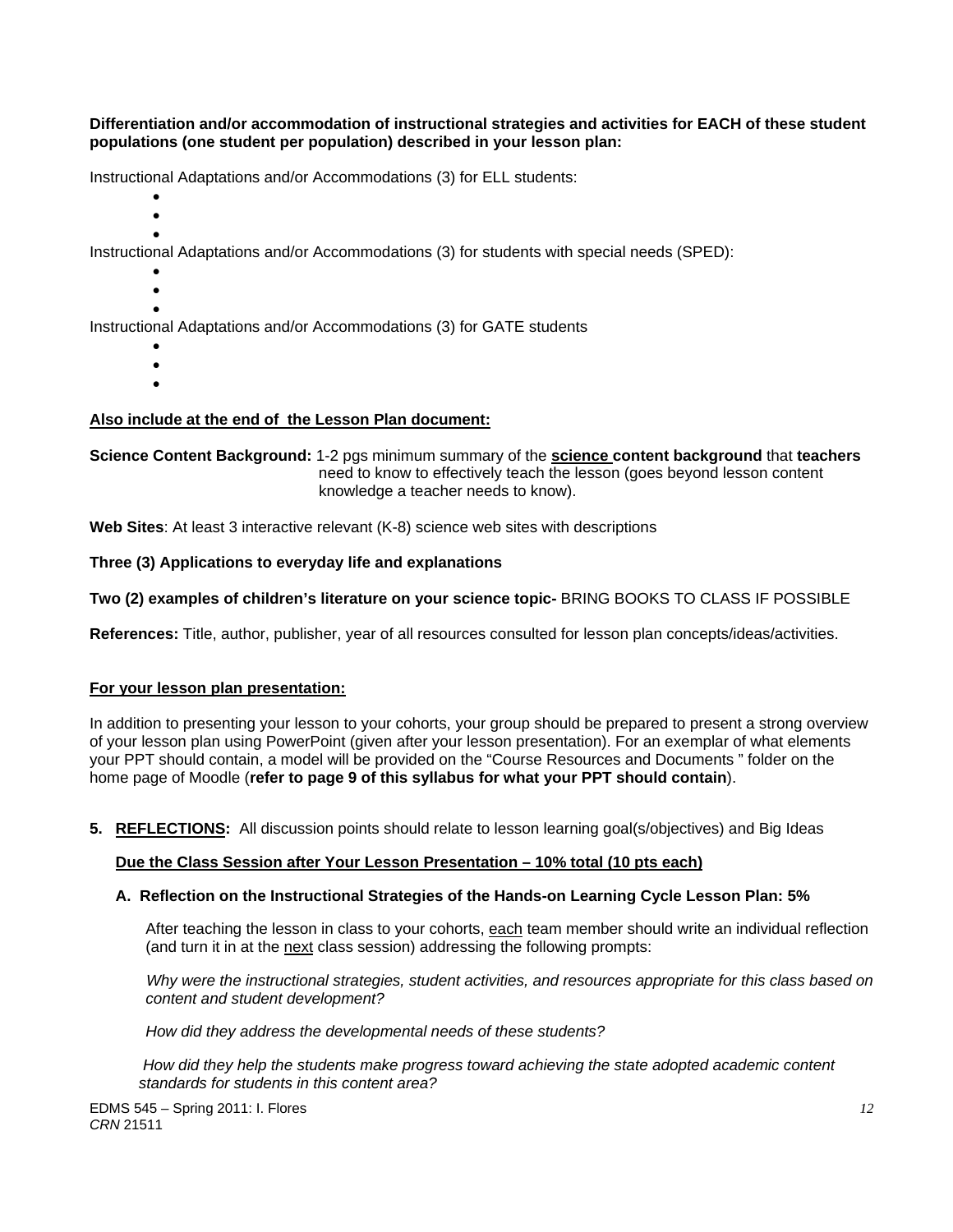*How were students able to understand & make connections between lesson content and the outside world?* 

*What are strengths and weaknesses in your instructional strategies, student activities and resources?* 

 *What are possible recommendations for improvement?* 

# **B. Reflection on the Assessment Methods of the Hands-on Learning Cycle Lesson Plan***: 5%*

After teaching the lesson in class to your cohorts, each team member should write an individual reflection (and turn it in at the next class session) addressing the following prompts:

- 1. Strengths and weaknesses in your general assessment methods: Prior knowledge (pre assessment)  *Formative (progress monitoring), Summative (final product)*
- *2. Strengths and weaknesses in your differentiated/adapted assessment methods: English Learners, Special Needs, GATE Students/Advanced Learners/Accelerated Learners*
- *. 3. Describe an alternative assessment based on the potential gaps in the students' learning.*

# **6. Science Exploratorium Lesson Plan & Presentation** (In pairs) – **15%**

Develop an inquiry activity that uses a discrepant event appropriate for elementary students. You will work in groups as assigned in class.

You will prepare a hands-on science lesson and poster about a discrepant event that leads to a science concept. You will present the lesson at an Elementary School Science Fair Exploratorium. The audience will be K-6 grade students at an elementary school to be identified later in the semester. Be sure you understand the concept(s) you are emphasizing, and that you can explain it. The activity should be developmentally appropriate, and should follow the NSTA Safety Guidelines. Prior to teaching the lesson, turn it in to your instructor for review. After teaching the lesson, turn in a copy of your Reflection. The activity should include hands-on tasks and should emphasize particular science concepts. The activity should allow students to explore, and then you will explain the concept behind the activity. Make sure you have a concept application activity(different than that used in the exploration activity) in case there is time available for students.

On the day of the fair, you will do the activity repeatedly (about 10 times) to teams of about 7 students.

#### **Type up an abbreviated group Lesson Plan (due a week before the Science Fair Exploratorium) with your names at the top and REFERENCES at the end of the lesson plan.**

- 1. Lesson title Create a "catchy" title that will attract and motivate students to engage in your activities.
- 2. Grade level
- 3. Content Area & Subject Matter
- 4. Science Concept(s) you are teaching. Write it out in a complete sentence(s). Do not say, "The students will  $\therefore$  " (That is an objective, not a science concept.)
- 5. Essential Questions (ensure high order questions!)
- 6. 1-3 Learning (Behavioral) Objectives: The student will be able to \_\_\_\_\_\_\_\_\_\_ or, The SWDUO\_\_\_\_\_
- 7. California Science Content Standards addressed (both science content and I/E standards)
- 8. Materials and Resources (what the teacher needs; what the students need)
- 9. Exploration Activity
- 10. Concept Invention
- 11. Concept Application Activity
- 12. **The Reflection** (individual work and due the following class session) answering the following questions:
	- a. How did the children respond? (What did they say and do?)
	- a. How do the children's actions and responses demonstrate their level of understanding?
	- b. How did you (or can you) improve upon your lesson to facilitate understanding?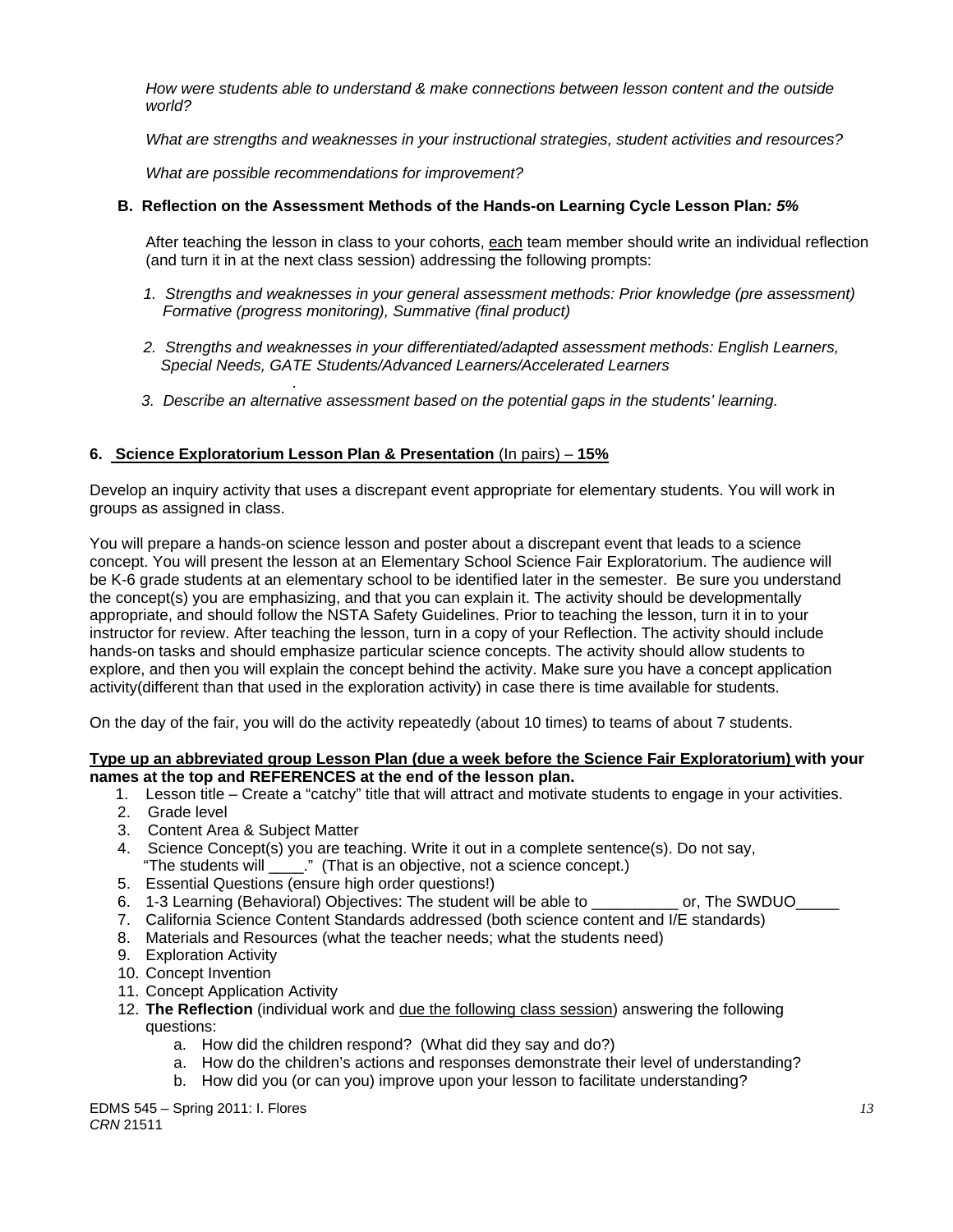# **7. Integration of Technology in Science Teaching and Learning – 10%**

 Technology provides unique resources for teaching and learning in science. In this assignment, you will apply your understanding of educational technology to a specific science lesson.

Procedures to follow:

- a. Read Chapter 3 in the Friedl & Koontz text.
- b. You will use your hands-on learning cycle lesson plan already created by you and your teammates..
- c. You will integrate technology in your lesson by providing **opportunities for your students to engage in standards-based technology activities during the lesson**.

The following questions should frame your planning:

- 1. What do you want students to do related to your lesson objectives?
- 2. How will you organize and manage the environment so that all students have access to the technology that they will use in your lesson?
- 3. How will you assess whether or not your students have reached the learning objectives of your lesson?
- 4. How will you determine whether or not the technology your students used helped them reach the learning objectives?

**Action Plan:** 

- 1. Determine on which NETS•S you will base your technology integration plan. Also determine which NETS• T you are meeting. You must have these specifically stated at the beginning of your document.
- 2. Describe in full detail the integration of student use of technology in your lesson. What technology are you integrating in your lesson relative to science content and your learning objectives? Consider the following:
	- I. What do you want the students to learn or be able to do by using your planned technology?
	- II. What will the students do? Describe the task that you will assign to students. This may be framed as a "challenge" task.
	- III. What forms of products (student work) will the students generate from the technology experience?
	- IV. Describe how you will assess whether or not your students reached the learning objectives, and whether or not the technology you planned helped them reach the learning objectives.
	- V. How will you manage and organize the learning environment for equitable access to learning by students?
- 3. Describe in full detail how you will organize and manage the technology and the learning environment so that all students can use the technology.
- 4. List & describe all resources (print, online, software, hardware, digital tools for ex) that you will use to plan and students will use to meet learning objectives

A complete listing of the ISTE NETS for Teachers (NETS•T) is provided for your convenience. However, you should consult the ISTE NETS for Students (NETS•S) to help you plan standards-based technology activities. Please have a complete understanding of both sets of NETS.

Student use of technology may include (but is not limited to):

- a. PowerPoint presentations by students.
- b. Smartboard technology
- c. Mimio notebooks
- d. Inspiration or Kidspiration for concept mapping.
- e. Kid Pix in which students graphically represent their learning.
- f. Students using video technology such as digital video cameras (e.g. Flip™ Video Camera)/other videocams.
- g. Students using digital cameras.
- h. Smartphones
- i. iPad, iPod, iPod Touch, etc
- j. A Filamentality hot list that YOU create for students to access and perhaps research questions to answer.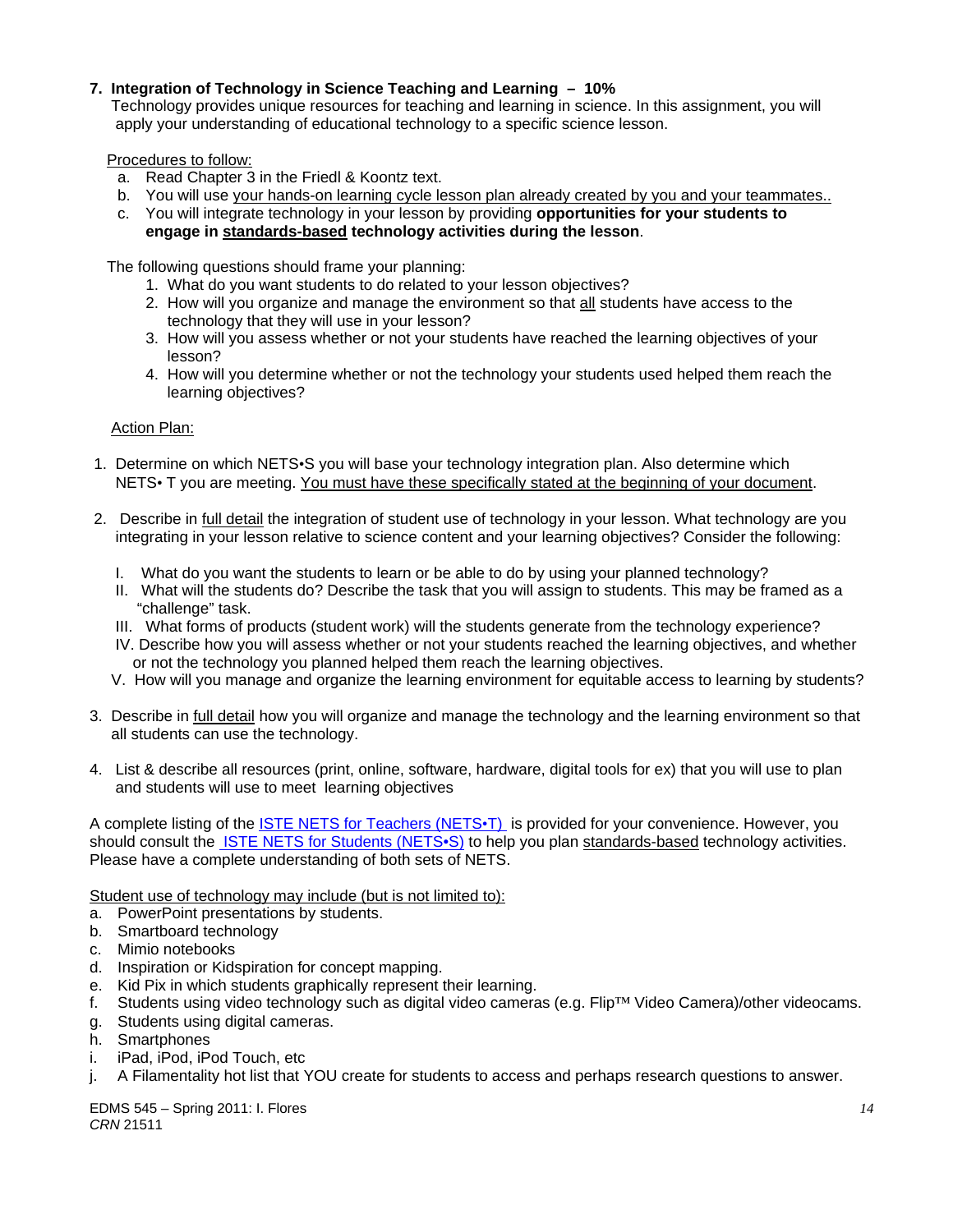Please do not just say "you will give students Websites to interact with". You would create a Filamentality.

- k. Interactive templates accessed online for teacher-created science games for students to access at a home or school computer.
- l. A science-based WebQuest
- m. Student-created Website
- n. Another idea of your own choosing for technology integration.

# **RESOURCES LIST THAT CAN HELP IN YOUR LEARNING OF SCIENCE CONTENT AND METHODS**

# **JOURNALS**

Science Scope Physics Teacher

Science and Children The Science Teacher Journal of Chemical Education<br>Science Education School Science and Math Innovations in Science & Techn Science Education School Science and Math Innovations in Science & Technology Education<br>Science News American Biology Teacher Journal of Research in Science Teaching American Biology Teacher Journal of Research in Science Teaching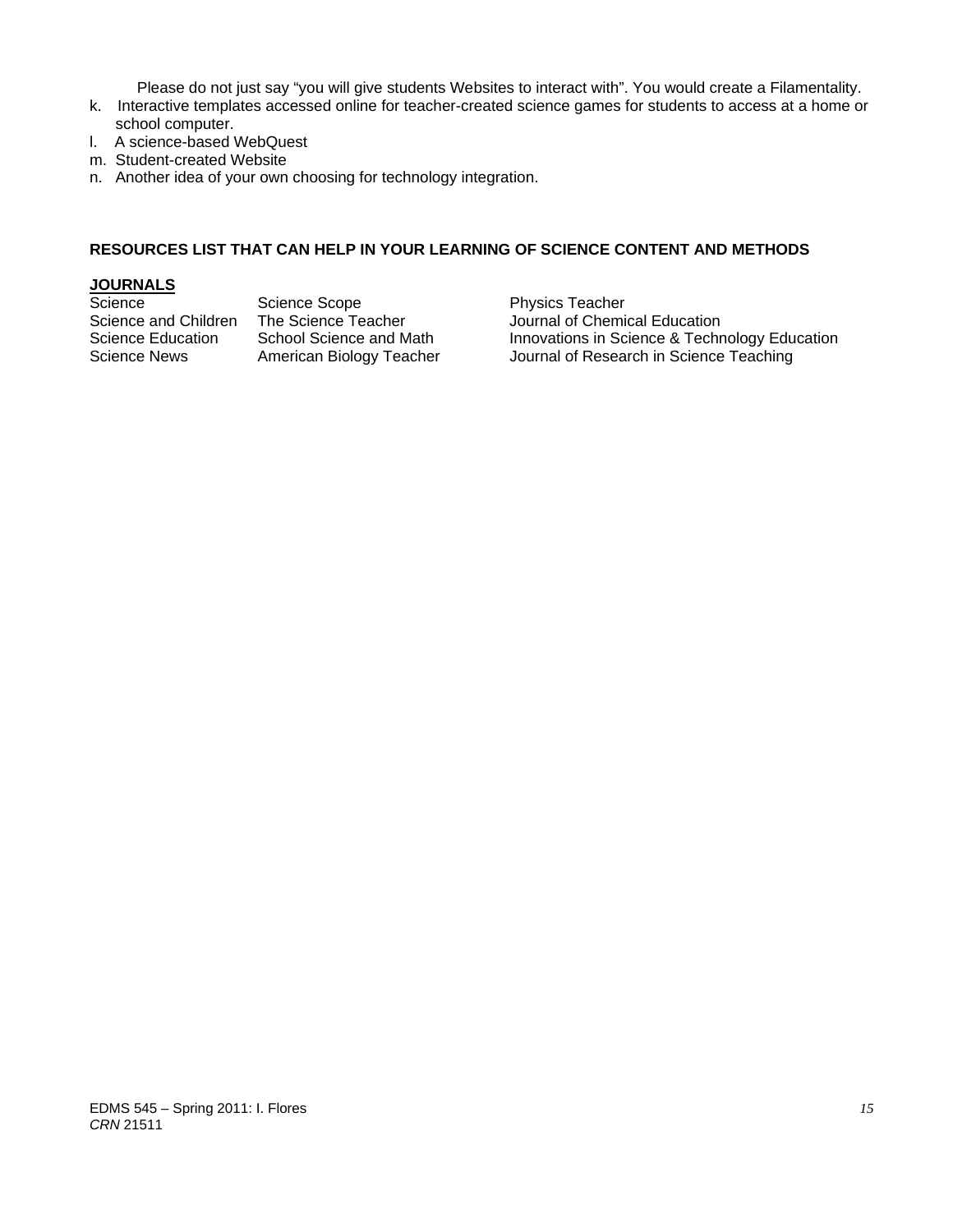| <b>Date</b> | <b>Course Topics &amp; Activities</b>                | $31.115 = 0.11$ , $1.20.116$ , $1.4$<br><b>Readings &amp; Work Due</b> |  |
|-------------|------------------------------------------------------|------------------------------------------------------------------------|--|
| Session     | $\sim$ Course Overview/Syllabus Review               | Bring course syllabus to class                                         |  |
| 1           |                                                      |                                                                        |  |
|             | ~ The Nature of Science                              |                                                                        |  |
| 1/26/11     |                                                      | Bring course text to class                                             |  |
|             |                                                      | - Read Chapters 1 and 2, 3 of Teaching Science to                      |  |
|             | ~ CA Science Content Standards & Frameworks          | Children as a framework for course concepts &                          |  |
|             |                                                      | skills                                                                 |  |
|             | ~ Framework and Standards Task I, II, III            |                                                                        |  |
|             | explained                                            | - Bring Science Content Standards (K-8) to all                         |  |
|             | Framework & Standards groups formation               | classes.                                                               |  |
|             |                                                      |                                                                        |  |
|             | ~ Hands-on Learning Cycle Science Lesson Plan        | - Read CA Science Framework: pgs 1-22 for                              |  |
|             | groups sign-ups                                      | Framework & Standards: Task I due next week.                           |  |
|             |                                                      |                                                                        |  |
|             | $\sim$ A Private Universe (tentative)                | - Read Learning Cycle Handout on Moodle                                |  |
|             |                                                      | and bring a copy to next class                                         |  |
| Session     | <b>FOCUS: Sequencing Instruction to Support</b>      |                                                                        |  |
| 2           | <b>Learning Outcomes</b>                             | - Bring Science Content Standards (K-8) to all                         |  |
|             |                                                      | classes.                                                               |  |
| 2/02/11     | $\sim$ Overarching themes students should learn in   |                                                                        |  |
|             | Science: Big ideas in Science Teaching/Learning      | - Read Chapter 4, 5 or 6 of Teaching Science                           |  |
|             |                                                      | to Children                                                            |  |
|             | ~ Lesson Planning: Using The Learning Cycle to       |                                                                        |  |
|             |                                                      |                                                                        |  |
|             | teach science as inquiry.                            |                                                                        |  |
|             |                                                      | <b>DUE: Framework and Standards Task I</b>                             |  |
|             | How do we make decisions about what to teach         | (individual)                                                           |  |
|             | and the best strategies/processes to teach it?       |                                                                        |  |
|             |                                                      | Due: Framework & Standards Task II A & II B                            |  |
|             | What teaching strategies ensure participation of     | (Individual). Post to Moodle                                           |  |
|             | ALL students?                                        |                                                                        |  |
|             |                                                      |                                                                        |  |
|             | <b>Writing Essential Questions</b>                   | <b>Framework and Standards Task III &amp;</b>                          |  |
|             |                                                      | presentations due (team). Post to Moodle -                             |  |
|             | Writing Learning Objectives to support               | (one posting per team)                                                 |  |
|             | assessment in science                                |                                                                        |  |
|             |                                                      |                                                                        |  |
|             | ~ Instructor-led learning cycle lesson               | <b>View Disability Video</b>                                           |  |
|             |                                                      | http://www.washington.edu/doit/Video/winequ.html                       |  |
|             | ~ Hands-on Learning Cycle Lesson Plan group          |                                                                        |  |
|             | formation (if not done in session 1)                 |                                                                        |  |
|             |                                                      |                                                                        |  |
|             | $\sim$ Concept maps and science content              |                                                                        |  |
|             |                                                      |                                                                        |  |
|             | ~ Complete work on Framework & Standards             |                                                                        |  |
|             | <b>Task III (with team) and Presentations</b>        |                                                                        |  |
| Session     | <b>FOCUS</b> on Assessment: What are the best        |                                                                        |  |
| 3           | indicators to assess that students have learned      | - Read Chapter 7, 8 or 9 of Teaching Science                           |  |
|             | and understood the intended outcomes?                | to Children                                                            |  |
| 2/09/11     |                                                      |                                                                        |  |
|             | Making Science Content Accessible to ALL             | -**Concept Map #1 due in BBB on one of:                                |  |
|             | students: Strategies to ensure participation of      | Ch 7, 8 or 9: EVERYONE                                                 |  |
|             | ALL students                                         |                                                                        |  |
|             |                                                      |                                                                        |  |
|             | $\sim$ Adapting science curriculum for children with |                                                                        |  |
|             | special needs                                        |                                                                        |  |
|             | ~ Instructor-led learning cycle lesson:              |                                                                        |  |

# **EDMS 545 Tentative Course Schedule: Spring 2011 (Wednesday)**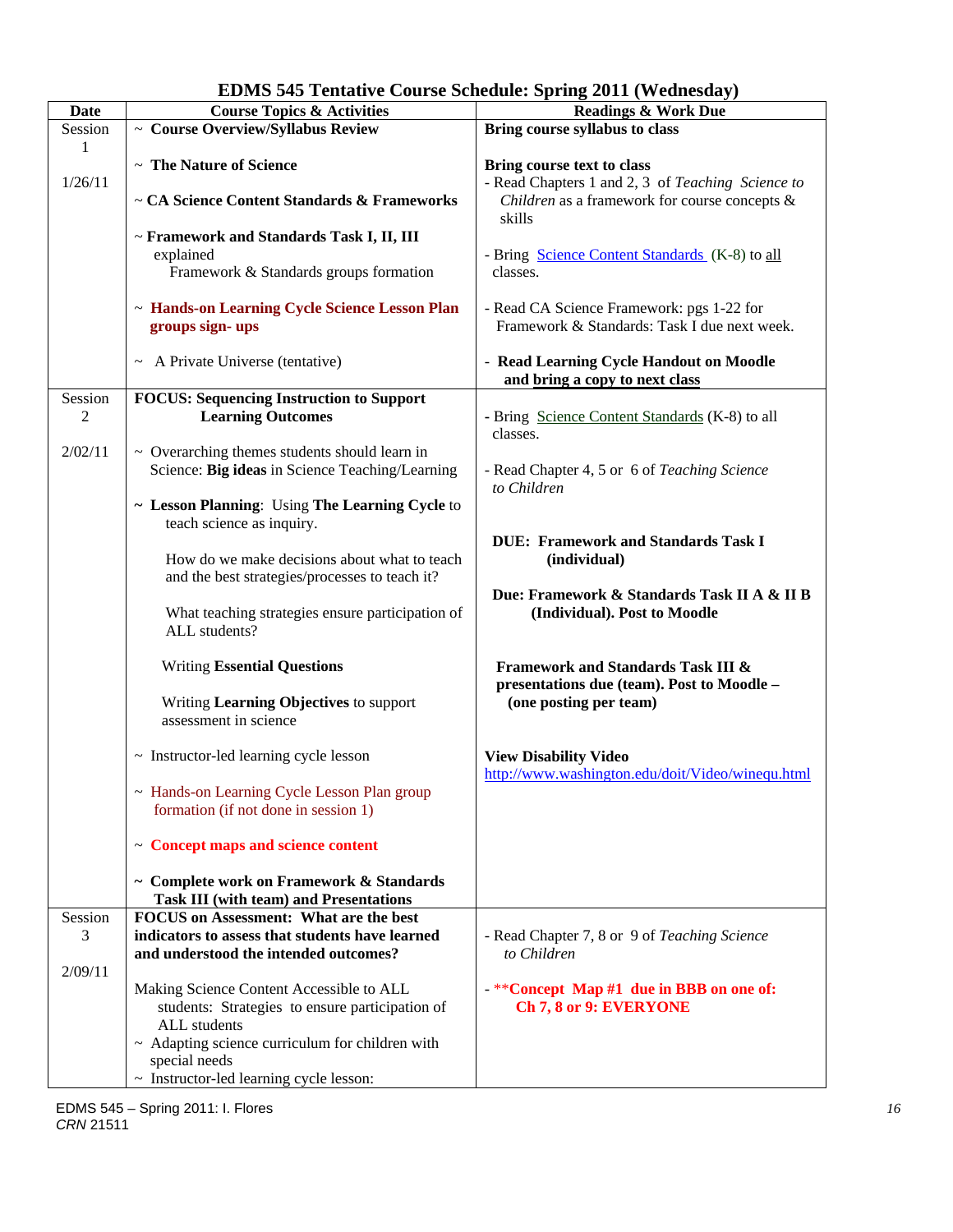|              | <b>Inquiry Processes in Science</b><br>Science process skills & scientific attitudes                              |                                                                                                                |
|--------------|-------------------------------------------------------------------------------------------------------------------|----------------------------------------------------------------------------------------------------------------|
|              | $\sim$ Safety guidelines for the science classroom                                                                |                                                                                                                |
|              | ~ National Science Education Standards                                                                            |                                                                                                                |
|              | <b>Learning Cycle Lesson Plan--in class work</b>                                                                  |                                                                                                                |
| Session<br>4 | ~ Teaching Science to English Learners                                                                            | - Read Chapter 10, 11, or 12 of Teaching Science<br>to Children                                                |
|              | ~ Developing Science WebQuests and Technology                                                                     |                                                                                                                |
| 2/16/11      | Resources for Science Teaching and Learning                                                                       | **Concept Map #2 Due In BBB on one of:<br>$\blacksquare$<br>Ch. 10, 11, or 12: EVERYONE                        |
|              | ~ Instructor-led learning cycle lesson                                                                            | <b>***Learning Cycle Lesson Presentations:</b><br>Teams 1, 2 & 3. Post to Moodle-one                           |
|              | $\sim$ Science kits                                                                                               | posting per team. Post data sheets as well.                                                                    |
| Session<br>5 | $\sim$ Integrating writing into science activities                                                                | - Read Chapter 14, 15, or 16 of Teaching Science<br>to Children                                                |
|              | $\sim$ Instructor-led learning cycle lesson                                                                       |                                                                                                                |
| 2/23/11      | $\sim$ Science Fairs/Exploratorium and the Inquiry<br><b>Model</b>                                                | - ** Concept Map due in BBB on one of: Ch. 14,<br>15, or 16: OPTION FOR CM #3                                  |
|              |                                                                                                                   | <b>***Learning Cycle Lesson Presentations:</b><br>Teams 4, 5, & 6. Post to Moodle--one                         |
|              |                                                                                                                   | posting per team. Post data sheets as well.                                                                    |
| Session<br>6 | $\sim$ Instructor-led learning cycle lesson                                                                       | - Read Chapter 17, 18 or 19 of Teaching Science<br>to Children                                                 |
| 3/02/11      |                                                                                                                   | **Concept Map due in BBB on one of Ch. 17,<br>18, or 19: OPTION FOR CM #3                                      |
|              | <b>Work to complete Science Exploratorium LP</b>                                                                  |                                                                                                                |
|              |                                                                                                                   | <b>*** Learning Cycle Lesson Presentations:</b>                                                                |
|              |                                                                                                                   | Teams 7, 8, & 9. Post to Moodle-one<br>posting per team. Post data sheets as well.                             |
|              |                                                                                                                   |                                                                                                                |
| Session<br>7 | ~ Science Fair Exploratorium Presentations at<br><b>Elementary school site – Grade 5</b><br>(School and time TBD) | <b>Post Science Exploratorium LP to Moodle-one</b><br>per team                                                 |
| 3/09/11      |                                                                                                                   | <b>Science Exploratorium LPs due in folders</b>                                                                |
|              |                                                                                                                   | Please ensure that your team lesson plan AND<br>data sheets are posted to the appropriate link in<br>Moodle.   |
| Session<br>8 | Integration of Technology Plan assignment due<br>Integration of Technology presentations                          | Please ensure that your team Integration of<br>Technology Plan is posted to the appropriate link<br>in Moodle. |
| 3/16/11      | $\sim$ Course Wrap-Up                                                                                             |                                                                                                                |

*\*\* Choose three Concept Maps to submit according to the assigned dates for text readings chapters in course schedule. \*\*\*BBB = Big Blue Book* 

**NOTE: While this syllabus is carefully planned, it may be modified or adjusted at any time in response to the learning needs of the class.**